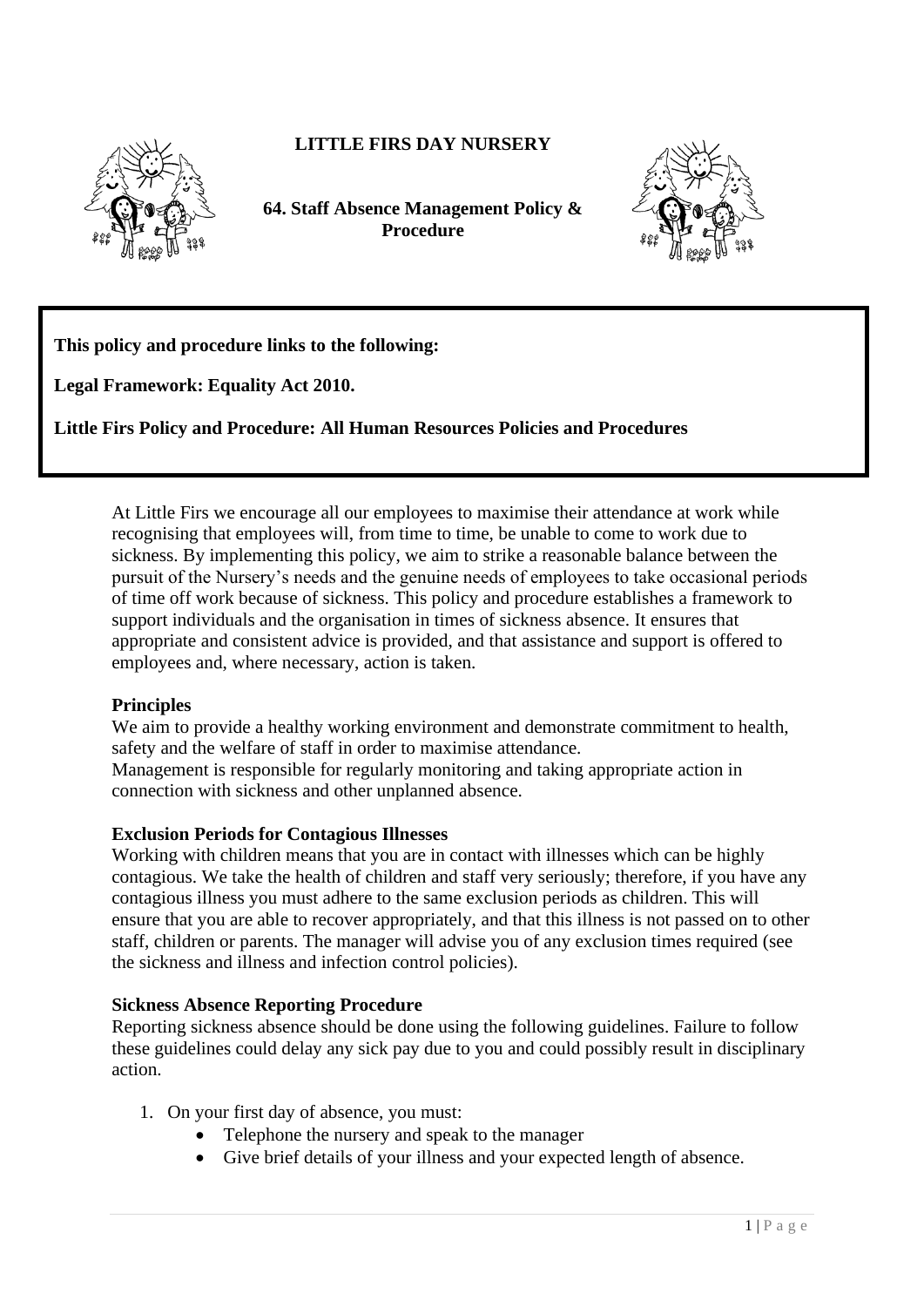- Telephone and speak to someone yourself. Text message and emails are not an acceptable form of communication for this purpose. Contact nursery within one hour of your normal start time. If you are due to start at 7:30 then please leave a message on the answer phone or contact the manager at least half an hour before your shift is due to start.
- You must continue to update the nursery on the expected length of absence so that they can cover your absence
- 2. On returning to work you must complete a copy of the 'Employee's statement of sickness self-certification form'. This should be signed by nursery management.
- 3. For absences of more than seven consecutive days, you must provide a 'fit note' completed by a qualified medical practitioner for the period of absence.
- 4. After returning to work from any sickness absence leave, a 'return to work' interview may be undertaken by the employee and line manager. This will not happen in all circumstances, and we may hold such meetings at our discretion. However, such meetings will normally be held in the following circumstances:
	- Where the absence has exceeded 14 days
	- Where the nature of the illness means that duties on return to work may need to be altered and clarification and/or consultation is required
	- Where a member of staff has had two or more absences in 12 weeks.

During the return to work interview the following will be discussed:

- The reason for absence
- Whether adjustments to the role (on a temporary or more permanent basis) are required and what they are. These might include adjusted work patterns, start and finish times and changes of duties
- Future requirements and expectations, e.g. improved attendance
- The return to work interview should be recorded and signed by both the manager and employee and a copy attached to the employee's file.

Where an employee's attendance record gives cause for concern because of the duration or frequency of absence, this should be brought to the attention of the employee through a discussion with the manager.

Throughout any stage of discussions on sickness absence, employees may be accompanied by a work colleague.

The abuse of sick leave and pay regulations may be classified as misconduct and will be dealt with through the disciplinary procedure.

## **Frequent or Persistent Short-Term Sickness Absence**

Short-term absence may be short periods of one or two days occurring frequently. Absence of this nature can be identified by one of the following indicators and should be classed as a trigger:

- Four self-certified spells of absence in one calendar year
- A total of 10 working days or more of self-certified absence in one calendar year
- Patterns of absence over a period, e.g. an individual regularly taking Mondays or Fridays off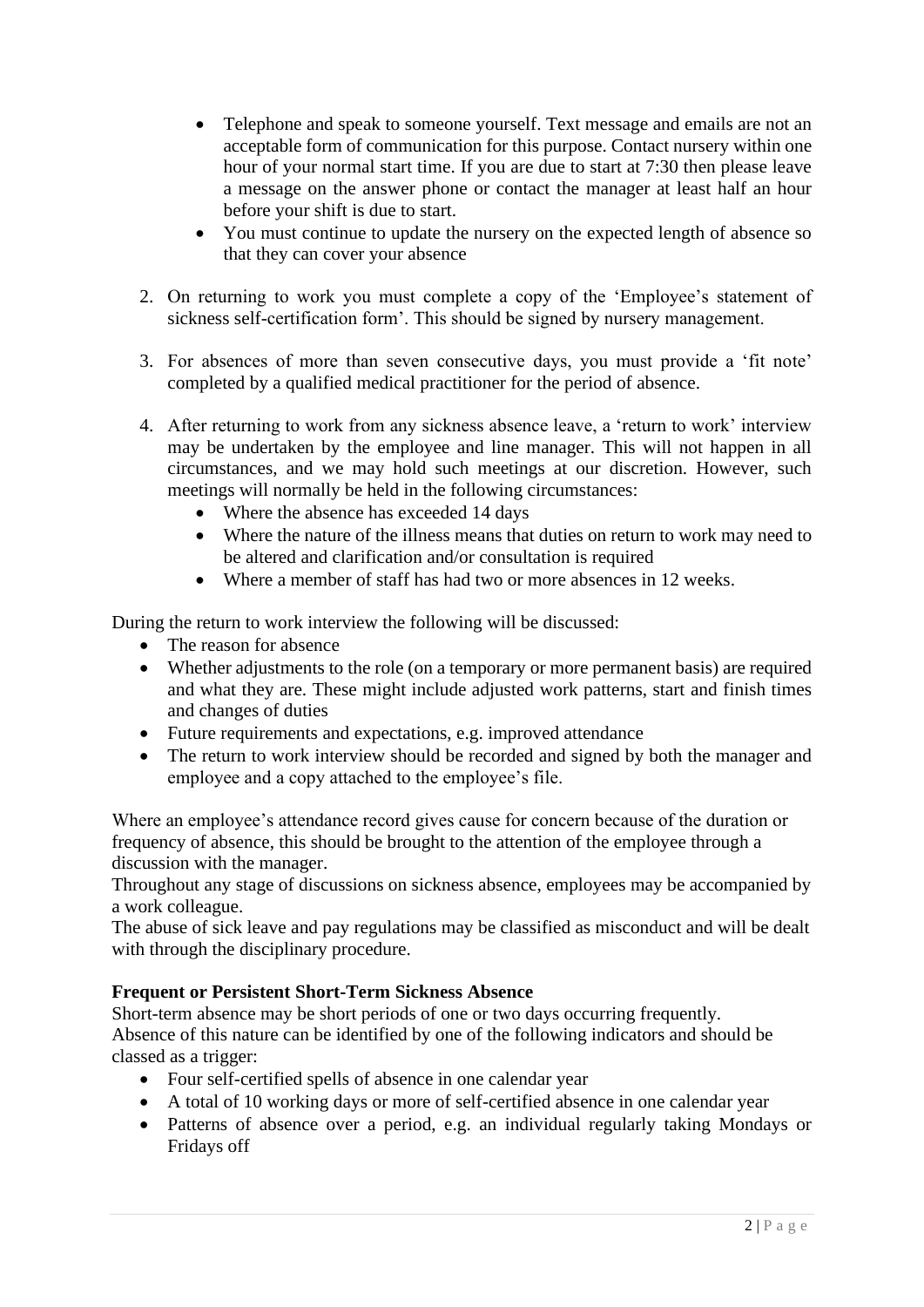• Where an employee's attendance record is significantly worse than those of comparable employees, or absence problems have gone on for a considerable length of time.

## **Long-Term Sickness Absence**

For the purposes of the policy, long-term sickness absence is defined by the nursery as absences lasting over one month.

Where absences have lasted over 10 working days or more, the manager should contact the member of staff concerned to obtain an initial assessment of the problem and to offer any further help or assistance.

At this point and where felt appropriate after further assessment of the problem, the manager will arrange a face-to-face meeting or telephone conference between themselves and the member of staff. The meeting should:

- Seek to confirm the reasons and nature of the absence and its likely duration
- Ensure that the member of staff is aware of the nursery's concern regarding their health and necessary absence from work
- Consider offering alternative duties or a shorter working week if this would enable a quicker return to work subject to medical advice
- Consider any personal problems being encountered and discuss possible ways of helping the individual resolve these
- Advise the member of staff that in their best interests they may be asked to see a registered medical practitioner or occupational health provider appointed by the nursery to enable a medical report to be prepared
- Alternatively, and if appropriate, gain agreement from the member of staff to contact their doctor or specialist in order to establish the likely length of absence and the longterm effect on capability in relation to job performance and attendance at work.

If all other avenues have been investigated, the absence continues or, following return to work, the attendance record does not improve, a subsequent meeting should be arranged. At this point, unless there are reasonable grounds to believe there will be an improvement in the foreseeable future, the manager should inform the member of staff that long-term sickness absence due to ill health may put their employment at risk and the possibility of termination by reason of capability or suitability to work with children might have to be considered, taking into account any medical information available.

The position will be reviewed periodically and ultimately it may become necessary from a business perspective to consider termination of employment. In these circumstances, the nursery will:

- Review the employee's absence record to assess whether it is sufficient to justify dismissal
- Consult the employee
- Obtain up-to-date medical advice through occupational health
- Advise the employee in writing as soon as it is established that termination of employment has become a possibility
- Meet with the employee to discuss the options and consider the employee's views on continuing employment
- Review if there are any other jobs that the employee could do prior to taking any decision on whether to dismiss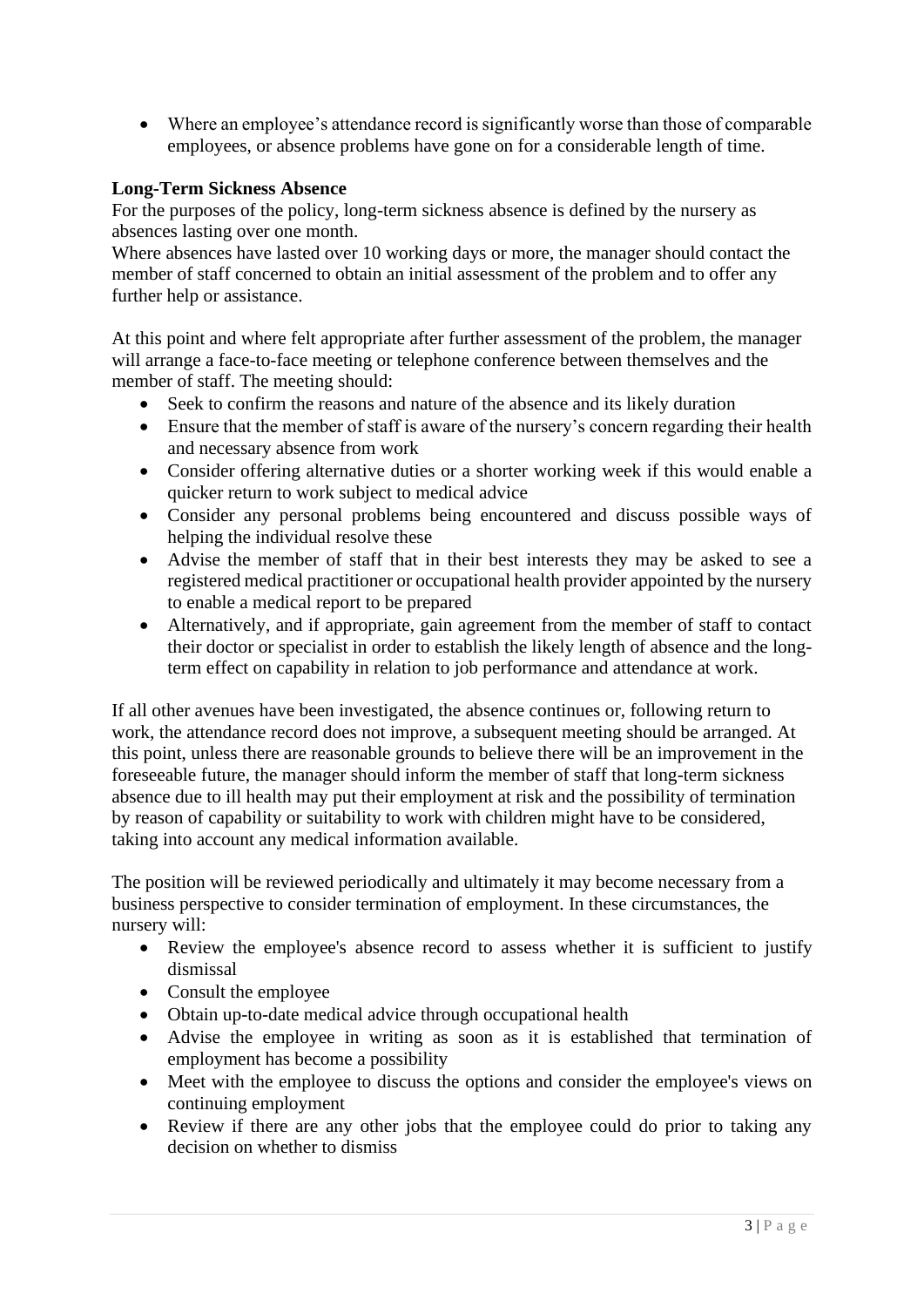- Allow a right of appeal against any decision to dismiss the employee on grounds of long-term ill health
- Arrange a further meeting with the employee to determine any appeal
- Following this meeting, inform the employee of its final decision
- Act reasonably towards the employee at all times.

Any decision to terminate employment will be taken by the Management team and the chair of the Committee, making sure the capability procedure has been exhausted.

### **Occupational Health**

The nursery reserves the right to request employees to attend an appointment with an Occupational Health Advisor (e.g. consultant, GP) during their employment, if it is reasonably deemed necessary due to sickness absence, changes in health or the role, or where it is necessary to seek an expert medical opinion as to whether or not the employee can fulfil their job role or whether any reasonable adjustments should be made to the employee's role.

The nursery will seek to engage the services of an independent Occupational Health Advisor in situations where expert medical opinion is required and work with them to identify the best course of action in circumstances of sickness absence.

## **Access to Medical Records**

The Access to Medical Records Act 1988 gives individuals the right of access to medical records relating to themselves which have been prepared by a medical practitioner for employment purposes. The Act provides that:

- Employers must gain the consent of employees before requesting reports from medical practitioners
- Employers must inform employees of their rights in respect of medical reports
- The employee has the right of access to the report before the employer sees it, provided appropriate notification is given
- The employer is responsible for notifying the medical practitioner that the employee wishes to have access
- The employee may ask for a report to be amended or may attach a statement to the report
- Having seen the report, the employee may wish to withhold consent to it being supplied.

Where the nursery requests further medical information about the health of staff from an individual's General Practitioner or Specialist, or its own occupational health provider, the provisions of the Act will be followed.

Throughout any interviews regarding sickness absence, staff are entitled to the support of and/or representation by a work colleague or recognised trade union representative.

### **Sick Pay**

During the first six months of employment, there is no entitlement to company sick pay. Statutory Sick Pay (SSP) will be paid in accordance with Department for Work and Pensions requirements and no payment will be made for the first three working days in a period of incapacity for work.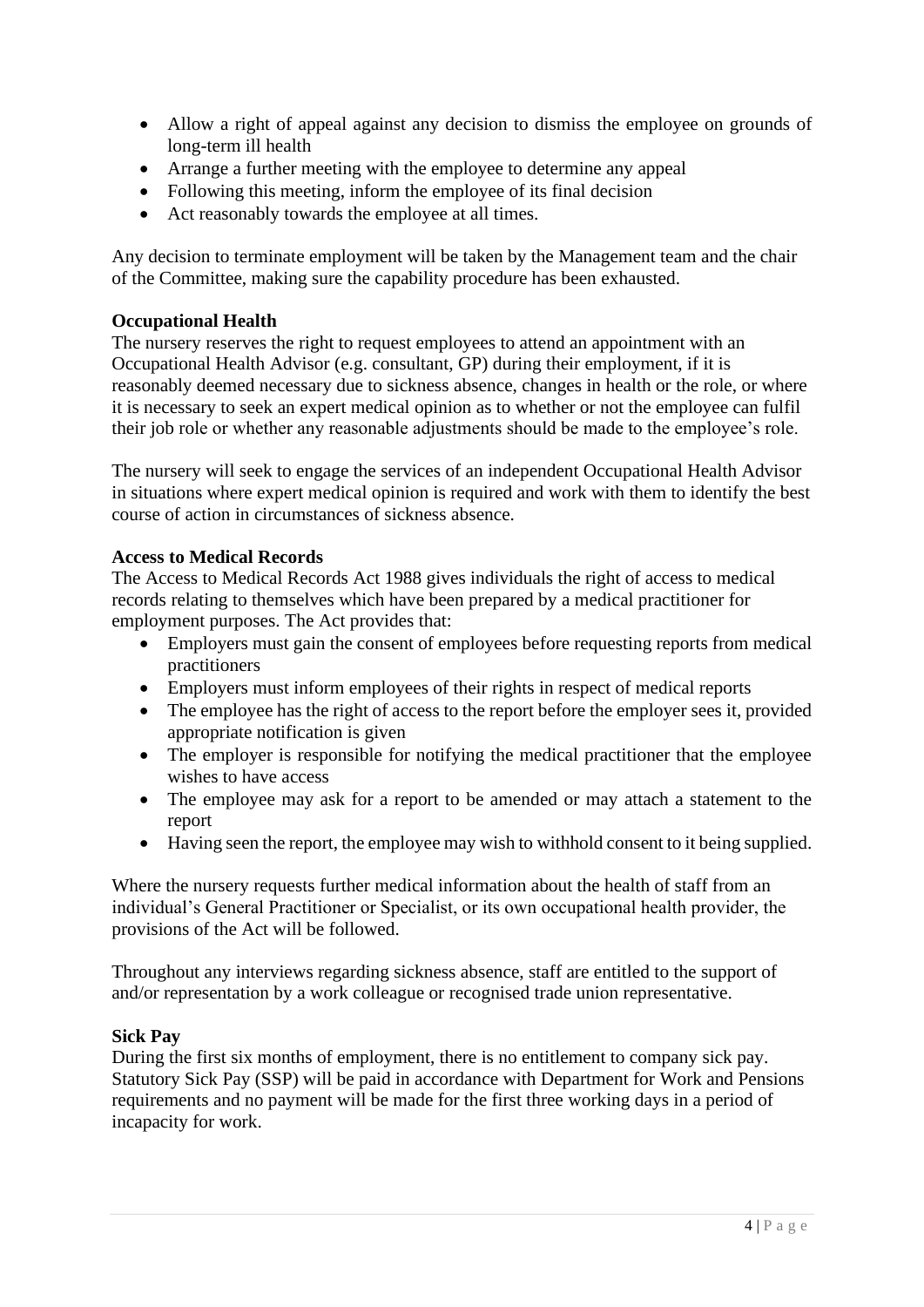## **Annual Leave and Sick Pay**

Where an employee falls sick or is injured while on annual leave, the nursery will allow the employee to take sick leave and take the annual leave later. This policy is subject to the following strict conditions:

- The total period of incapacity must be fully certificated by a qualified medical practitioner
- The employee must contact the manager as soon as he/she knows that there will be a period of incapacity during the pre-planned annual leave in accordance with the Sickness Absence Reporting Procedure
- The employee must submit a written request no later than five days after returning to work setting out how much of the annual leave period was affected by sickness and the amount of leave that the employee wishes to take at another time
- Where the employee is overseas when he/she falls sick or is injured, evidence must be produced that the employee was sick by way of either a medical certificate or proof of a claim on an insurance policy for medical treatment received at the overseas location.

Where the employee fulfils all the above conditions, we will allow the employee the same amount of annual leave as the amount lost due to sickness or injury.

## **Sickness or Injury Shortly before a Period of Planned Holiday**

If an employee is ill or is injured before the start of a period of planned annual leave, we will agree to the employee postponing the annual leave dates to another mutually agreed time. Any period of sickness absence will then be treated in accordance with the employer's normal policy on sickness absence.

The employee must submit a written request to postpone the planned annual leave and this must be accompanied by a letter from his/her doctor confirming that he/she is unfit to take the annual leave.

## **Replacement Annual Leave Dates**

Where it is agreed that an employee can take replacement annual leave later, the employee should nominate replacement annual leave dates as soon as possible, with the dates being subject to the agreement of the employee's line manager in the usual way.

Employees should endeavour to take any replacement annual leave within the same holiday year as the days lost as a result of sickness or injury. In the event that part or all of the annual leave is lost due to incapacity towards the end of the nursery's holiday year and there is insufficient time left during that year for the replacement annual leave to be taken, the employee will be permitted to carry over the replacement annual leave to the next holiday year. However, this leave must be taken as early in the new holiday year as possible.

## **Serious Illness/Injury of an Employee's Immediate Family**

This will be looked at on an individual basis and your manager will agree with you a reasonable period of paid leave time initially, with additional unpaid leave if a significant amount of time off is required. You need to also consider taking holiday and working flexibly i.e. making adjustments to the length of the working day, changes in hours/days worked etc.

### **Death of a Member of an Employee's Immediate Family**

This leave applies on the death of an employee's spouse, life partner, parent, brother, sister,